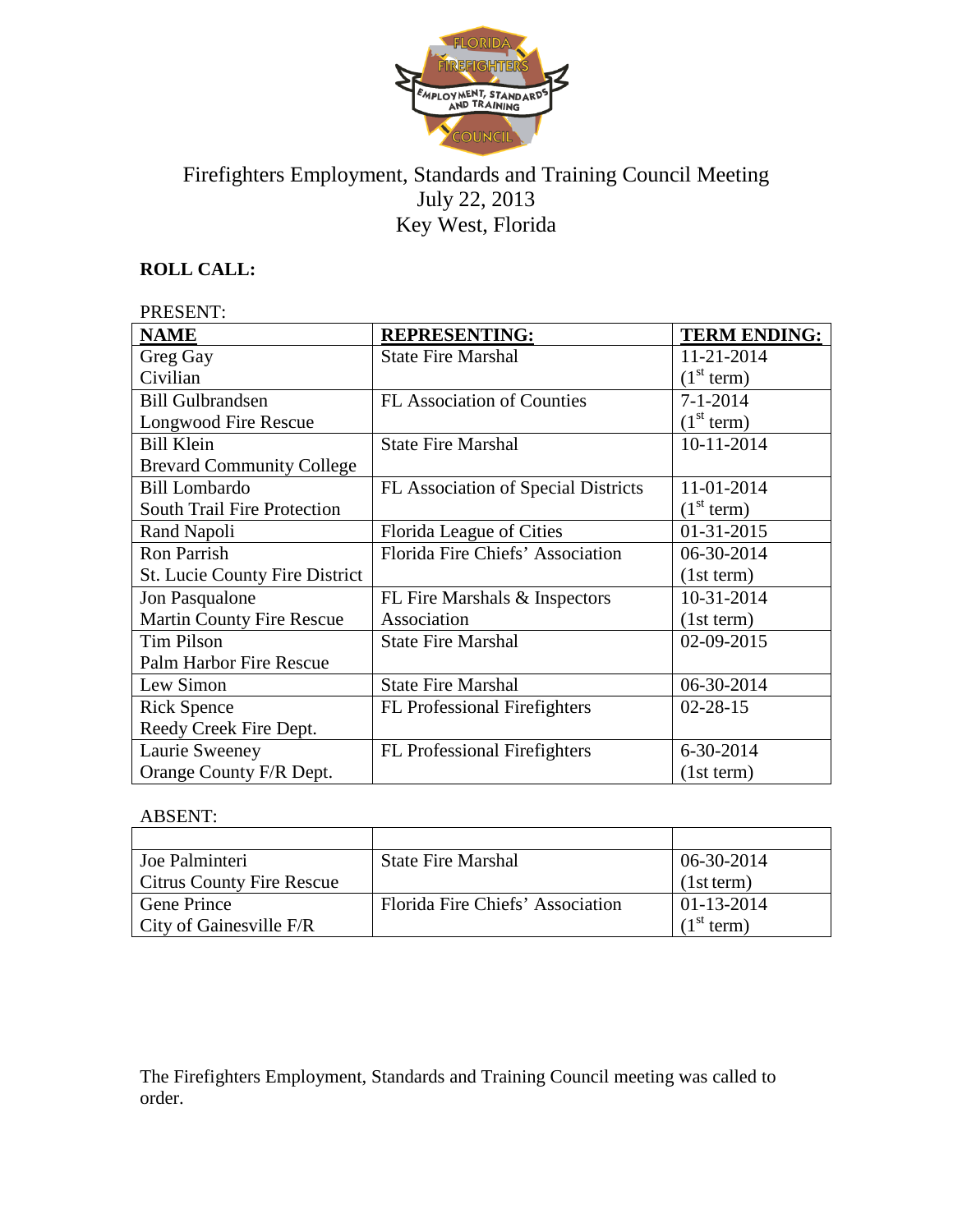**On a motion duly made**, the minutes from the Firefighters Employment, Standards and Training Council meeting held on March 18, 2013 were approved.

#### **Motion carried**.

#### **REPORT FROM DIVISION:** *given by Director, Julius Halas*

- Legislative Update (633)
	- o Bill clean-up in progress with Legal
	- o Some new provisions may require rule hearings
- Additional Firefighter Memorial to be built at the Capitol

#### **REPORT FROM THE BUREAU:** *given by Bureau Chief, Barry Baker*

- 633 changes are significant to the Bureau
	- o Rule change
	- o Rule development
	- o Felony language
	- o Retention
- Campus Updates
	- o A/C
	- o Pursuing security fencing
	- o Pearson Vue test development/detailed analysis
	- o Fire Safety Officer Certification
	- o Minimum Standards Committee- requesting Legislative Budget Request for Firefighter job task analysis
	- o Upon completion of the Fire Officer program update, work will continue on the Fire Safety Officer program
	- o Eight firefighters will be honored this October at the Fallen Firefighter Memorial

#### **OLD BUSINESS:** None

#### **NEW BUSINESS:**

**On a motion duly made,** a draft agenda will now be sent to Council members before it is finalized.

#### **Motion carried.**

A presentation was given by Jack Evans, Dean of Technical Programs at Hillsborough Community College referencing EMT and the Minimum Standards Program.

Bill Klein will be updating his Fire Officer document and then re-distribute to the Council.